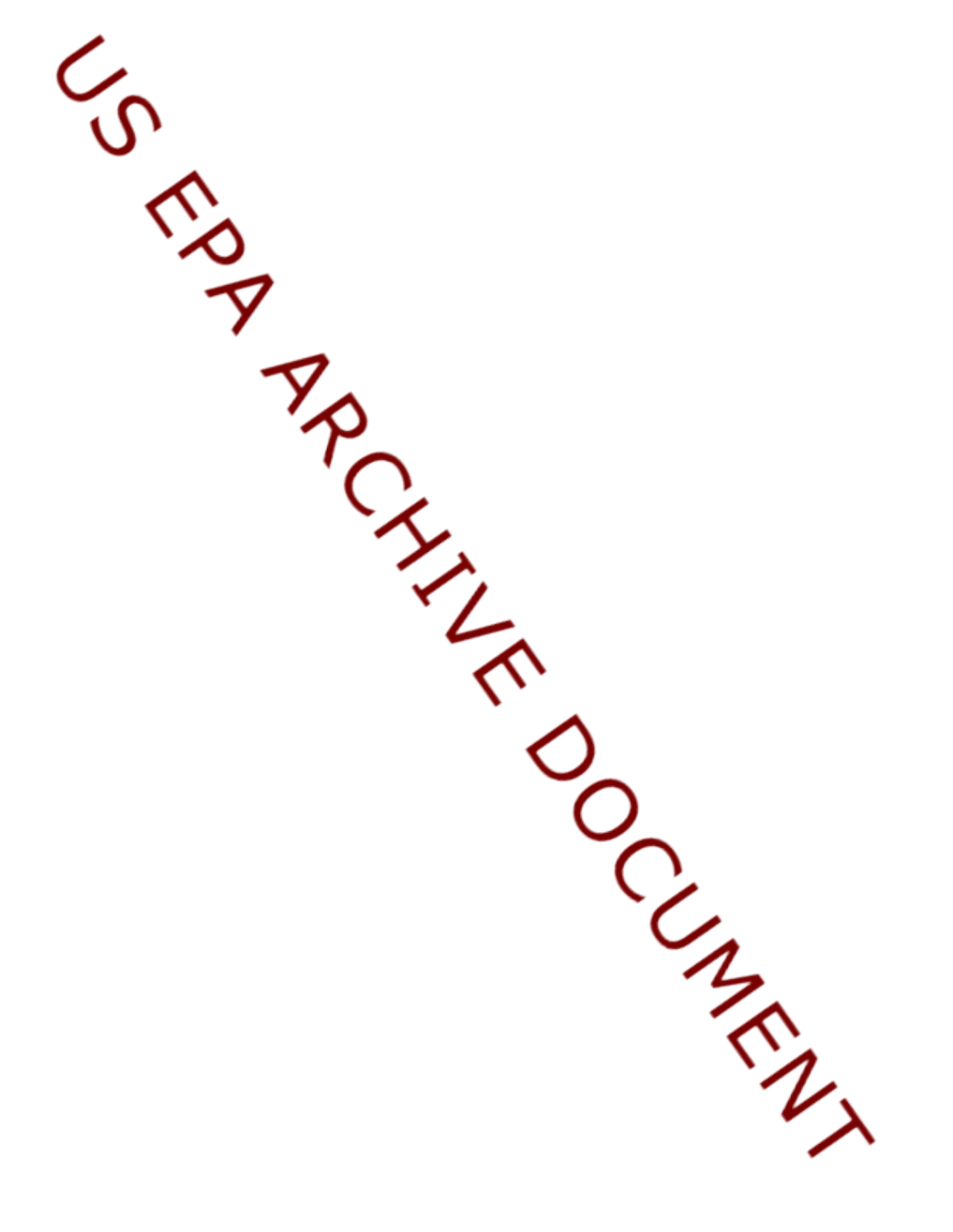# **Consumer Factsheet on: TRICHLOROETHYLENE**

## [List of Contaminants](http://www.epa.gov/safewater/hfacts.html)

 As part of the Drinking Water and Health pages, this fact sheet is part of a larger publication: **National Primary Drinking Water Regulations** 

 States Environmental Protection Agency (EPA). This is a factsheet about a chemical that may be found in some public or private drinking water supplies. It may cause health problems if found in amounts greater than the health standard set by the United

## **What is Trichloroethylene and how is it used?**

Trichloroethylene is a colorless or blue organic liquid with a chloroform-like odor. The greatest use of trichloroethylene is to remove grease from fabricated metal parts and some textiles.

 The list of trade names given below may help you find out whether you are using this chemical at home or work.

## **Trade Names and Synonyms:**

1,1,2-Trichloroethylene Acetylene trichloroethylene Algylen Anameth Benzinol Chlorilen **CirCosolv Germalgene Lethurin** Perm-a-chlor Petzinol Philex TRI-Plus M Vitran

#### **Why is Trichloroethylene being Regulated?**

 based solely on possible health risks and exposure, are called Maximum Contaminant Level Goals. In 1974, Congress passed the Safe Drinking Water Act. This law requires EPA to determine safe levels of chemicals in drinking water which do or may cause health problems. These non-enforceable levels,

The MCLG for trichloroethylene has been set at zero because EPA believes this level of protection would not cause any of the potential health problems described below.

 Based on this MCLG, EPA has set an enforceable standard called a Maximum Contaminant Level (MCL). MCLs are set as close to the MCLGs as possible, considering the ability of public water systems to detect and remove contaminants using suitable treatment technologies.

 contaminant should it occur in drinking water. The MCL has been set at 5 parts per billion (ppb) because EPA believes, given present technology and resources, this is the lowest level to which water systems can reasonably be required to remove this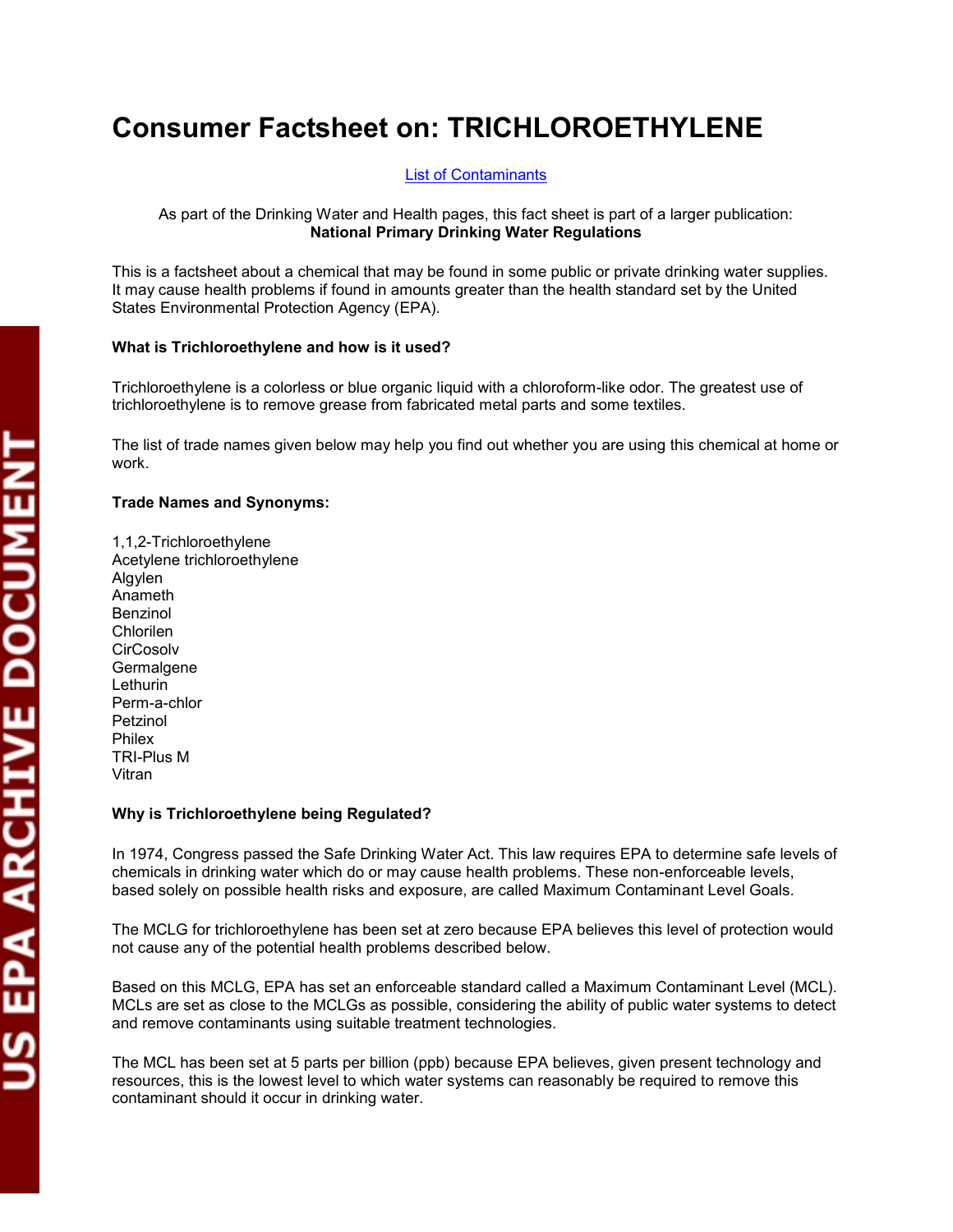These drinking water standards and the regulations for ensuring these standards are met, are called National Primary Drinking Water Regulations. All public water supplies must abide by these regulations.

## **What are the Health Effects?**

Some people who drink water containing trichloroethylene in excess of the MCL over many years could experience problems with their liver and may have an increased risk of getting cancer.

#### **How much Trichloroethylene is produced and released to the environment?**

 1991. Major environmental releases of trichloroethylene are due to air emissions from metal degreasing Production of trichloroethylene has increased from just over 260,000 lbs. in 1981 to 320 million lbs. in plants. Wastewater from metal finishing, paint and ink formulation, electrical/electronic components, and rubber processing industries also may contain trichloroethylene.

 From 1987 to 1993, according to the Toxics Release Inventory, trichloroethylene releases to water and occurred in West Virginia. land totalled over 291,000 lbs. These releases were primarily from steel pipe and tube manufacturing industries. The largest releases occurred in Pennsylvania and Illinois. The largest direct releases to water

## **What happens to Trichloroethylene when it is released to the environment?**

 Trichloroethylene released to soil will either evaporate or leach into ground water. If released to water, it will also quickly evaporate. It has only a moderate potential to accumulate in aquatic life.

## **How will Trichloroethylene be Detected in and Removed from My Drinking Water?**

The regulation for trichloroethylene became effective in 1989. Between 1993 and 1995, EPA required your water supplier to collect water samples every 3 months for one year and analyze them to find out if TCE is present above 0.5 ppb. If it is present above this level, the system must continue to monitor this contaminant until the system has taken immediate steps to remediate the problem or the State has determined that the contaminant will remain reliably and consistently below the MCL.

If contaminant levels are found to be consistently above the MCL, your water supplier must take steps to reduce the amount of TCE so that it is consistently below that level. The following treatment methods have been approved by EPA for removing TCE: Granular activated carbon in combination with Packed Tower Aeration.

#### **How will I know if Trichloroethylene is in my drinking water?**

 If the levels of trichloroethylene exceed the MCL, 5 ppb, the system must notify the public via newspapers, radio, TV and other means. Additional actions, such as providing alternative drinking water supplies, may be required to prevent serious risks to public health.

#### **Drinking Water Standards:**

Mclg: zero<br>Mcl: 5 ppb

Mcl: 5 ppb

#### **Trichloroethylene Releases to Water and Land, 1987 to 1993 (in pounds):**